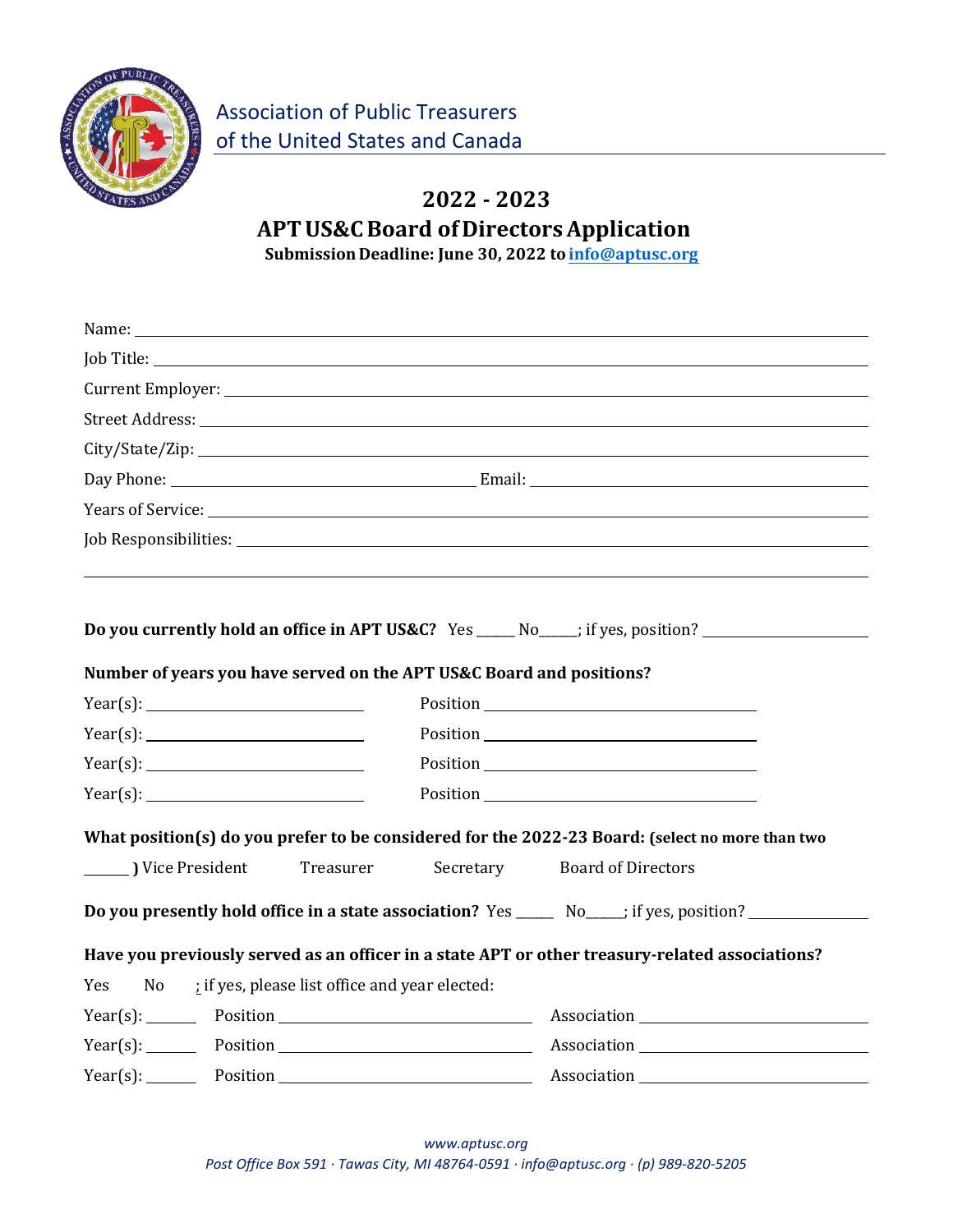

| Do you currently or have you served on APT US&C Committees? Yes ___ No ___; if yes, please list year,<br>position and committee:                                                                                                                                                                              |                                                     |  |              |
|---------------------------------------------------------------------------------------------------------------------------------------------------------------------------------------------------------------------------------------------------------------------------------------------------------------|-----------------------------------------------------|--|--------------|
|                                                                                                                                                                                                                                                                                                               |                                                     |  |              |
|                                                                                                                                                                                                                                                                                                               |                                                     |  |              |
| Year (s): Committee: Committee: Position                                                                                                                                                                                                                                                                      |                                                     |  |              |
| How many years have you been an active member of APT US&C?                                                                                                                                                                                                                                                    |                                                     |  |              |
| How many APT US&C Annual Conferences have you attended? ________; list years:<br><u> 1999 - Andrea State Barbara, político e a continente de la continental de la continental de la continental d</u><br><u> 1989 - Jan Store, prima po</u>                                                                   |                                                     |  |              |
| Are you a member in other professional associations? Yes _______ No ____; if yes, please list:                                                                                                                                                                                                                |                                                     |  |              |
|                                                                                                                                                                                                                                                                                                               |                                                     |  |              |
|                                                                                                                                                                                                                                                                                                               |                                                     |  |              |
|                                                                                                                                                                                                                                                                                                               |                                                     |  |              |
| List your current credentials (CPFA, CPFIM, ACPFIM, CPA, etc.):<br>$\overline{\phantom{a}}$ . The contract of the contract of the contract of the contract of the contract of the contract of the contract of the contract of the contract of the contract of the contract of the contract of the contract of | the contract of the contract of the contract of the |  |              |
| Have you ever been a speaker or moderator at an APT US&C conference? Yes ______ No _______; if yes,                                                                                                                                                                                                           |                                                     |  |              |
| what topic(s)/year did you present?                                                                                                                                                                                                                                                                           |                                                     |  |              |
|                                                                                                                                                                                                                                                                                                               |                                                     |  | Year: $\_\_$ |
|                                                                                                                                                                                                                                                                                                               |                                                     |  | Year: $\_\_$ |
|                                                                                                                                                                                                                                                                                                               |                                                     |  | Year: $\_\_$ |
| Would you be willing to be a speaker/moderator at a future APT US&C conference? Yes ____ No ___                                                                                                                                                                                                               |                                                     |  |              |
| For ease in completion, the next two questions may be completed by attaching your CV/resume:                                                                                                                                                                                                                  |                                                     |  |              |
| Please list degrees held; do not abbreviate.                                                                                                                                                                                                                                                                  |                                                     |  |              |
|                                                                                                                                                                                                                                                                                                               |                                                     |  |              |
|                                                                                                                                                                                                                                                                                                               |                                                     |  |              |
|                                                                                                                                                                                                                                                                                                               |                                                     |  |              |